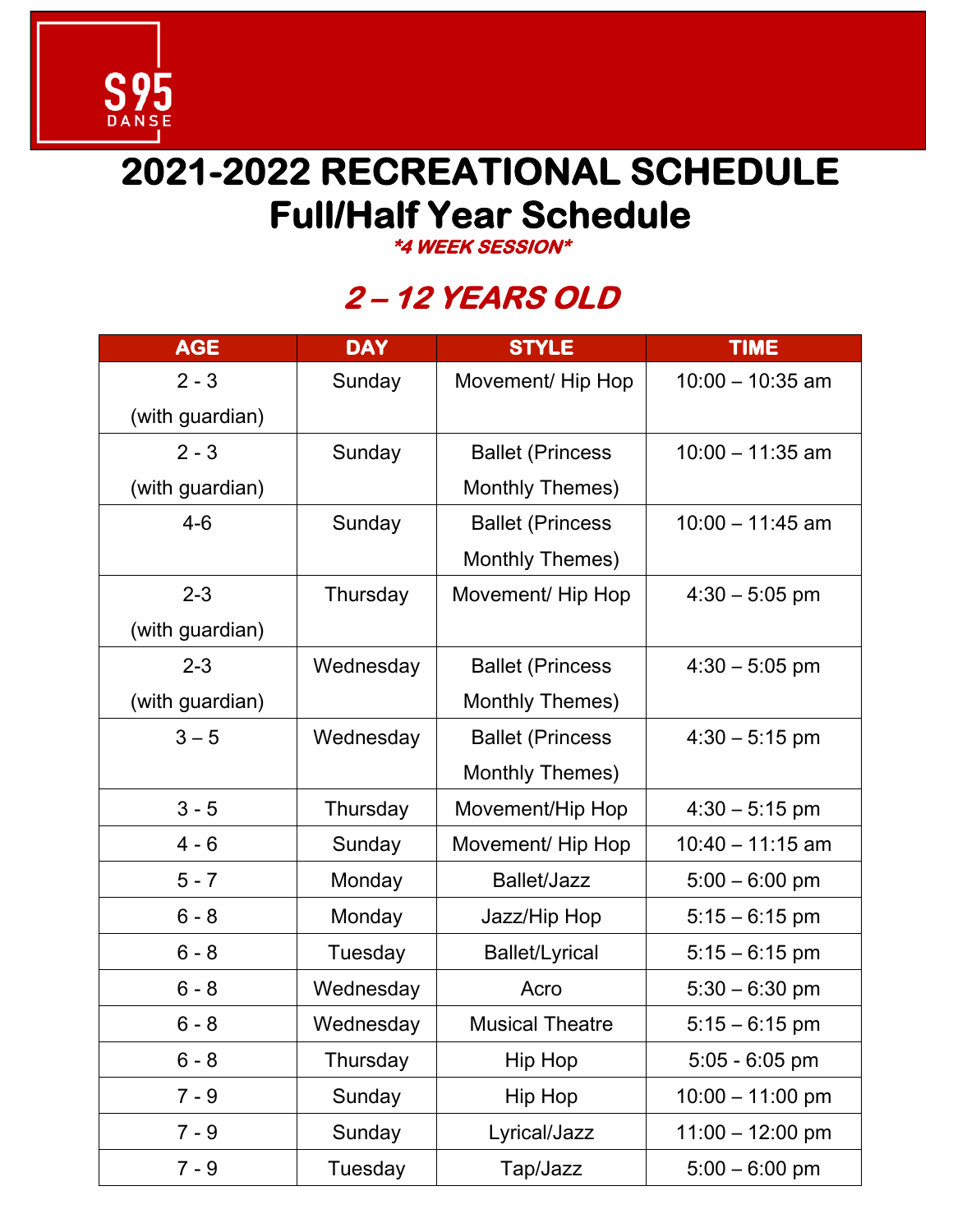| $9 - 12$ | Tuesday   | Contemp/Jazz           | $5:15 - 6:15$ pm   |
|----------|-----------|------------------------|--------------------|
| $9 - 12$ | Tuesday   | Tap                    | $6:15 - 7:15$ pm   |
| $9 - 12$ | Tuesday   | <b>Ballet</b>          | $6:15 - 7:15$ pm   |
| $9+$     | Wednesday | Acro                   | $5:30 - 6:30$ pm   |
| $9 - 12$ | Wednesday | <b>Musical Theatre</b> | $6:30 - 7:30$ pm   |
| $9 - 12$ | Thursday  | Hip Hop                | $6:15 - 7:15$ pm   |
| $9 - 12$ | Sunday    | Hip Hop                | $11:00 - 12:00$ pm |

Please contact us if you have 4 or more friends interested as we may be able to open a specialized class at a time/day convenient for you!

 $\mathcal{L}^{\mathcal{L}}$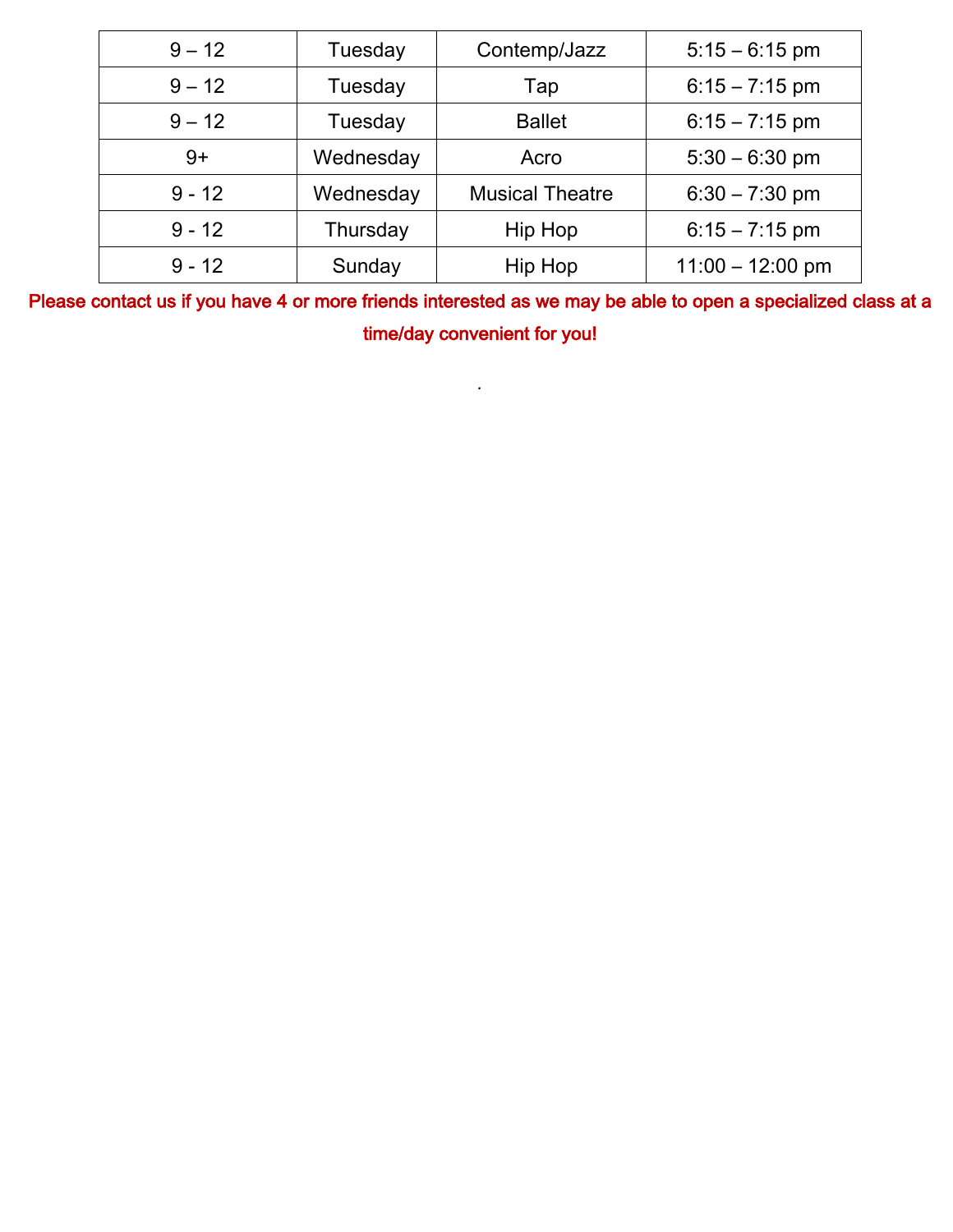

*.*

*.*

### **2021-2022 RECREATIONAL SCHEDULE Full/Half Year Schedule**

**\*4 WEEK SESSION\*** 

### **13 + / 16 + YEARS OLD**

| <b>AGE</b> | <b>DAY</b> | <b>STYLE</b>      | <b>TIME</b>      |
|------------|------------|-------------------|------------------|
| $13 +$     | Tuesday    | Contemporary/Jazz | $6:30 - 7:30$ pm |
| $13 +$     | Tuesday    | Hip Hop           | $7:30 - 8:30$ pm |
| $16 +$     | Tuesday    | Hip Hop           | $6:30 - 7:30$ pm |
| $16 +$     | Tuesday    | Contemporary/Jazz | $7:30 - 8:30$ pm |
| $16+$      | Wednesday  | Tap               | $6:15 - 7:15$ pm |

# **ADULT CLASSES (beginner/intermediate)**

| <b>AGE</b> | <b>DAY</b> | <b>STYLE</b>         | <b>TIME</b>      |
|------------|------------|----------------------|------------------|
| Adult      | Wednesday  | Tap                  | $6:15 - 7:15$ pm |
| Adult      | Wednesday  | Hip Hop/Musical      | $7:15 - 8:15$ pm |
| Adult      | Monday     | <b>Dance Fitness</b> | $7:30 - 8:30$ pm |

# **Drop In (beginner/intermediate/advanced)**

| <b>AGE/LEVEL</b> | <b>DAY</b> | <b>STYLE</b>         | <b>TIME</b>      |
|------------------|------------|----------------------|------------------|
| Open/Beginner    | Monday     | Contemporary/Jazz    | $6:15 - 7:15$ pm |
| Open/ Inter-Adv  | Monday     | Contemporary/Jazz    | $7:15 - 8:15$ pm |
| Open/ Inter-Adv  | Monday     | Hip Hop              | $6:15 - 7:15$ pm |
| Open/Beginner    | Monday     | Hip Hop              | $7:15 - 8:15$ pm |
| Open age/level   | Monday     | <b>Dance Fitness</b> | $7:30 - 8:30$ pm |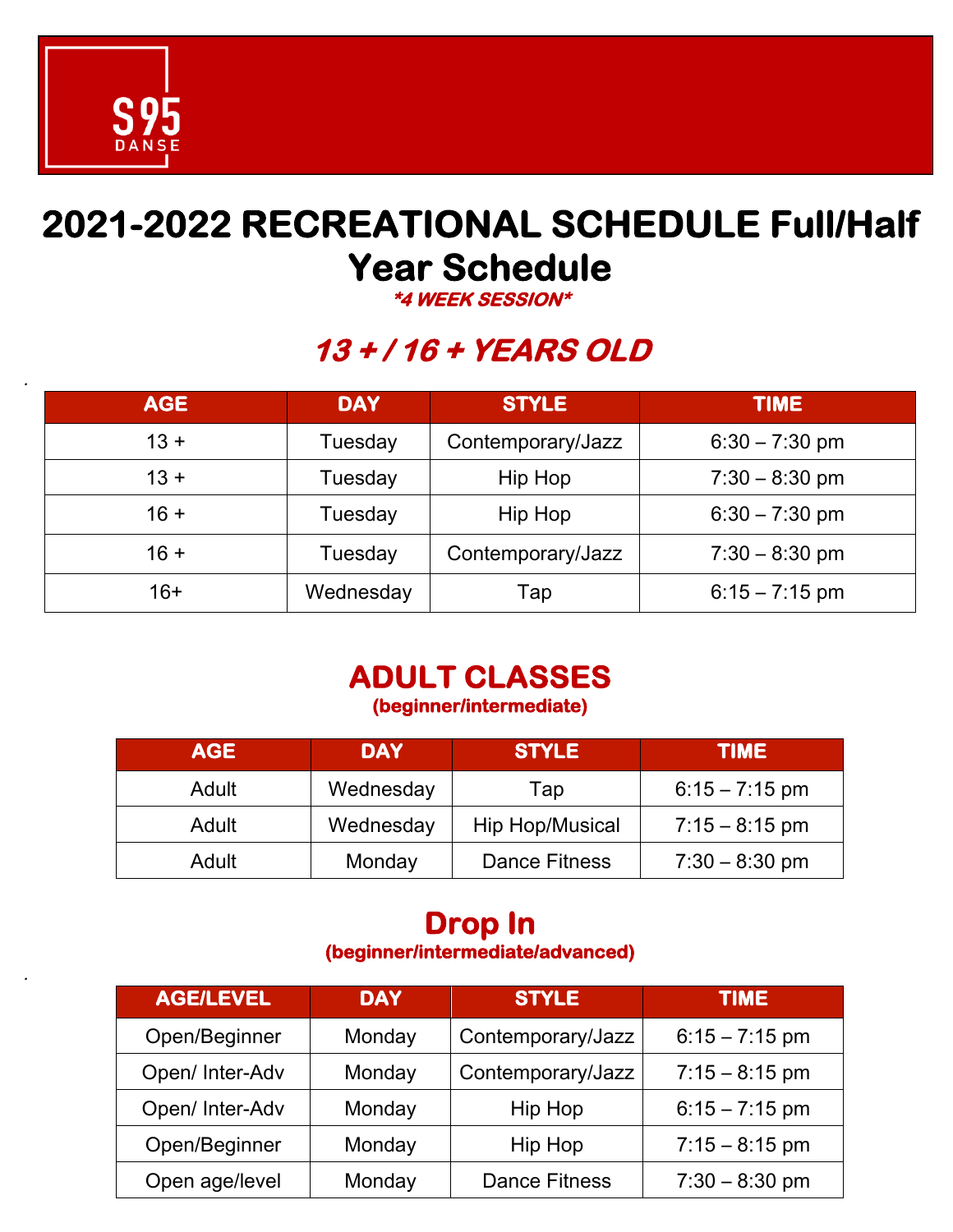Please contact us if you have 4 or more friends interested as we may be able to open a specialized class at a time/day convenient for you!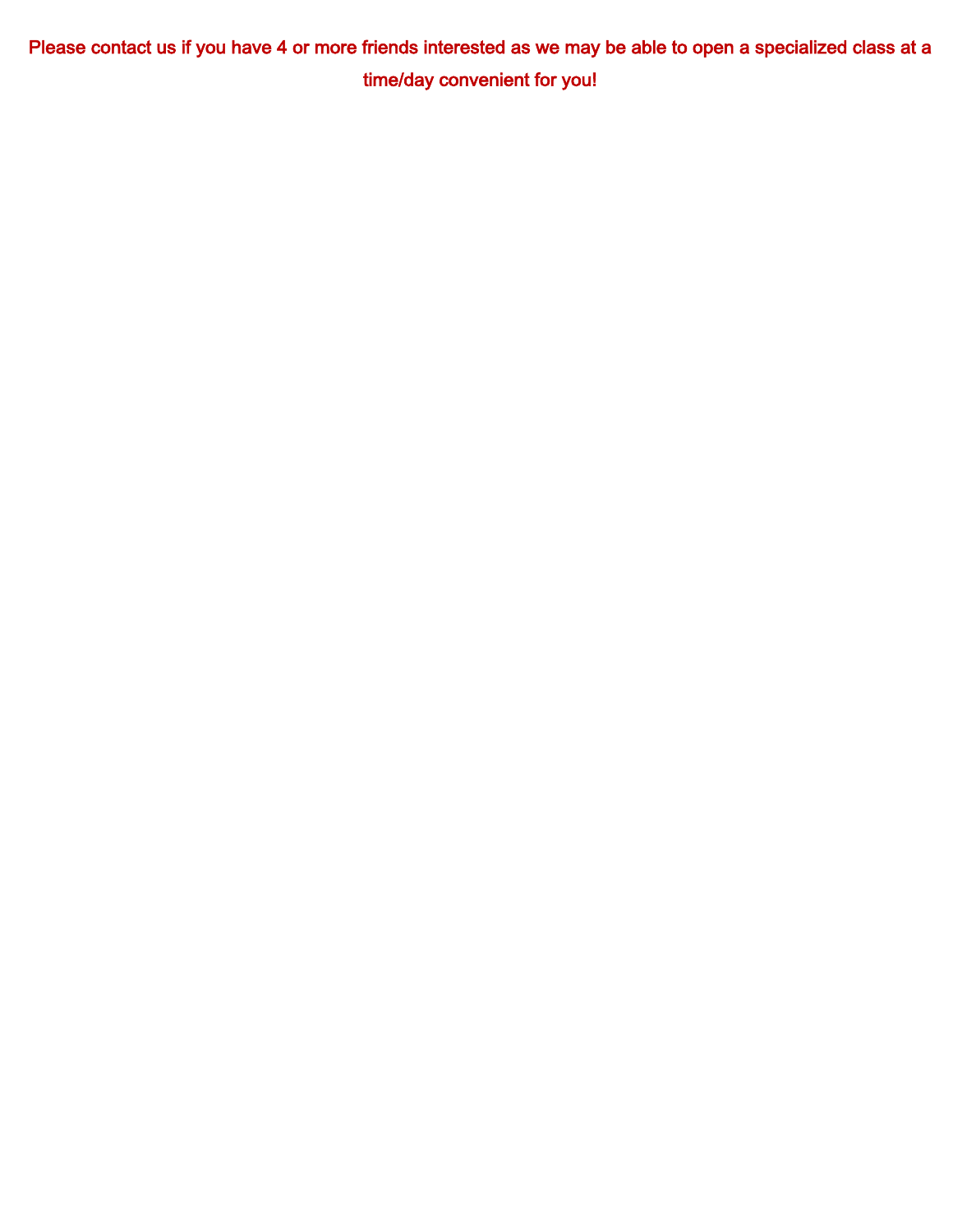

## **2021 – 2022 RECREATIONAL SCHEDULE 4 week sessions \*Starting October 1st and the 1st of every month**

**\*Teacher/Dancers subject to change monthly, dancers will not participate in year-end recital without changing to a yearly/half-year class\*** 

| <b>AGE</b> | <b>DAY</b> | <b>STYLE</b>     | <b>TIME</b>      |
|------------|------------|------------------|------------------|
| $2 - 3$    | Monday     | <b>Ballet</b>    | $4:30 - 5:05$ pm |
| $3 - 5$    | Monday     | <b>Ballet</b>    | $4:45 - 5:20$ pm |
| $5 - 7$    | Monday     | Ballet/Jazz      | $5:30 - 6:15$ pm |
| $2 - 3$    | Monday     | Movement/Hip Hop | $4:30 - 5:05$ pm |
| $4 - 6$    | Monday     | Hip Hop          | $5:05 - 5:40$ pm |
| $7 - 9$    | Monday     | Hip Hop          | $5:45 - 6:45$ pm |
| $10 - 12$  | Monday     | Hip Hop          | $6:20 - 7:20$ pm |
| $7 - 9$    | Monday     | Jazz/Lyrical     | $5:20 - 6:20$ pm |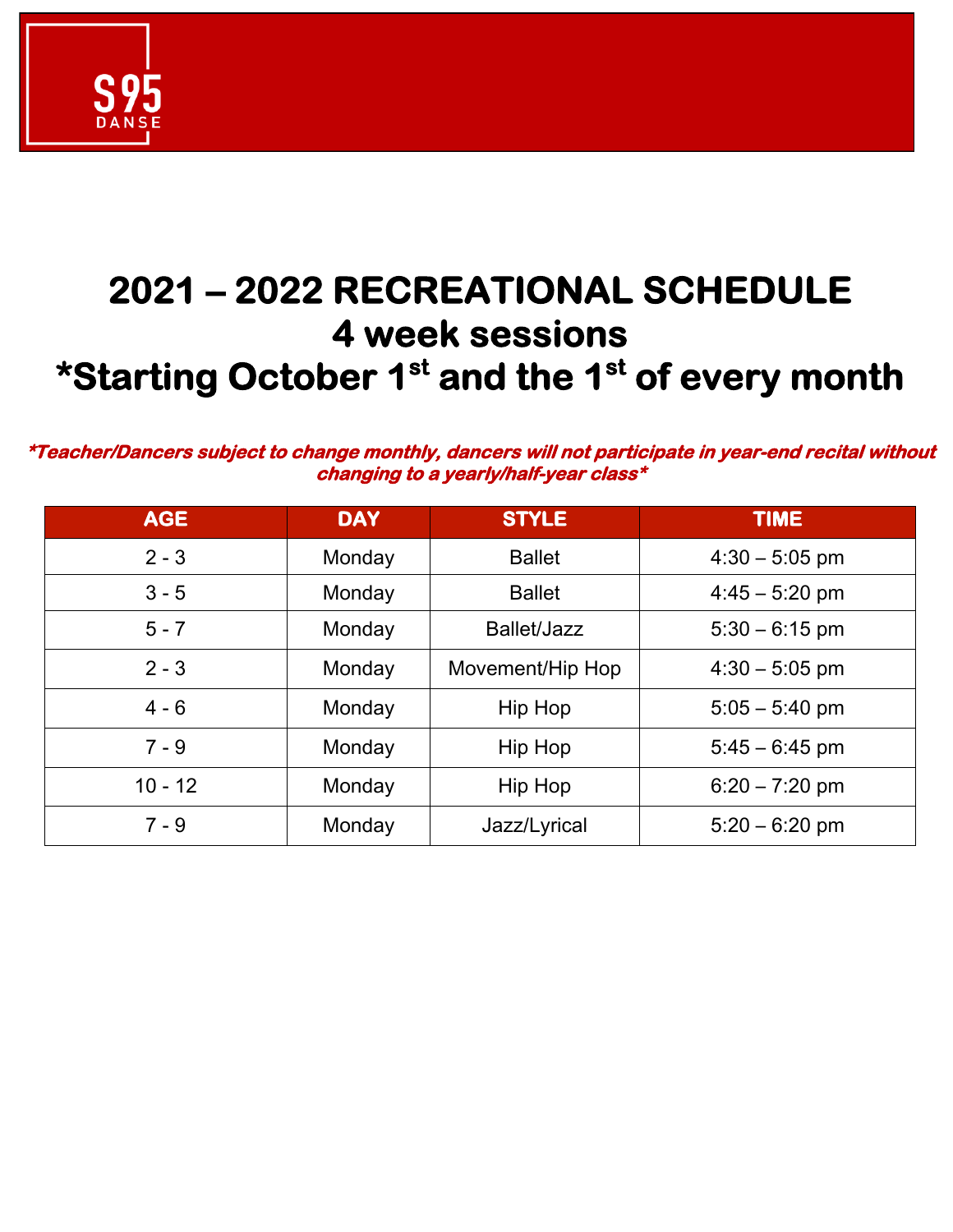

## **2021 – 2022 RECREATIONAL Pricing Options**

*\*Subject to change*

*\*All prices are subject to a \$25 registration fee* 

### **OPTION 1: Full Season Pricing** (September to May)

| <b>Number Of Hours Per Week</b> | <b>Price</b> |
|---------------------------------|--------------|
| 35 minutes/week*                | $$350 + tx$  |
| 45 minutes / week*              | $$430 + tx$  |
| 1 hour / week                   | $$460 + tx$  |
| 2 hours / week                  | $$900 + tx$  |

\**Half year (September – December) pricing available for 3-5 years old groups.*

#### 30 to 32 weeks of classes included in our full season

#### **Terms & Conditions:**

- Full season prices can be paid in up to *6 installments (1st of every month)*
- Should our in-studio classes have to shift online due to COVID-19 payments will stop immediately

#### **Accepted forms of payment:**

- Post-dated cheques (Dated: October 1st, November 1st, December 1st, January 1st, February 1<sup>\*</sup> March 1st)
- Credit Card / Debit (subject to 5% fee)
- E-transfer
- Cash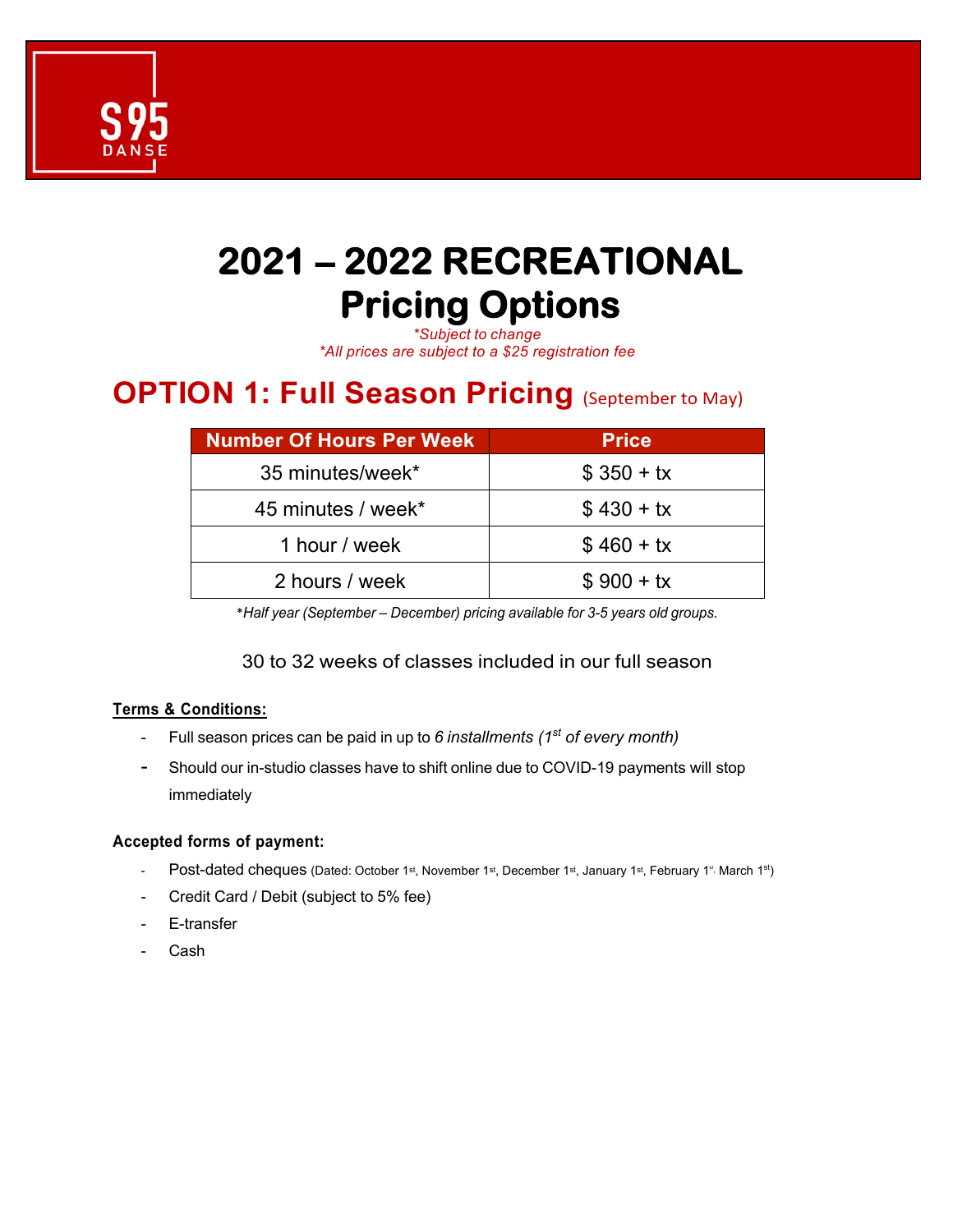

### **COVID-19 PRICING OPTIONS**

**Exceptionally this year, we will be offering 2 additional payment plan options in order to offer our dance families in option that provides them with the most comfort.**

**You have the option to stop your payments if our in-studio classes stop due to COVID-19.**

### **OPTION 2: Session Pricing**

Session 1: September – December & Session 2: January – June

| <b>Number of Hours Per Week</b> | <b>Price Per Session</b> |
|---------------------------------|--------------------------|
| 35 minutes / week               | $$180 + tx$              |
| 45 minutes / week               | $$220 + tx$              |
| 1 hour / week                   | $$240 + tx$              |
| 2 hours / week                  | $$460 + tx$              |

#### **Terms & Conditions:**

- Half season prices can be paid in up to 3 *installments (1st of every month)*
- Should our in-studio classes have to shift online due to COVID-19 payments will stop immediately

#### **Accepted forms of payment:**

- Post-dated cheques
- Credit Card / Debit (subject to 5% fee)
- E-transfer
- Cash